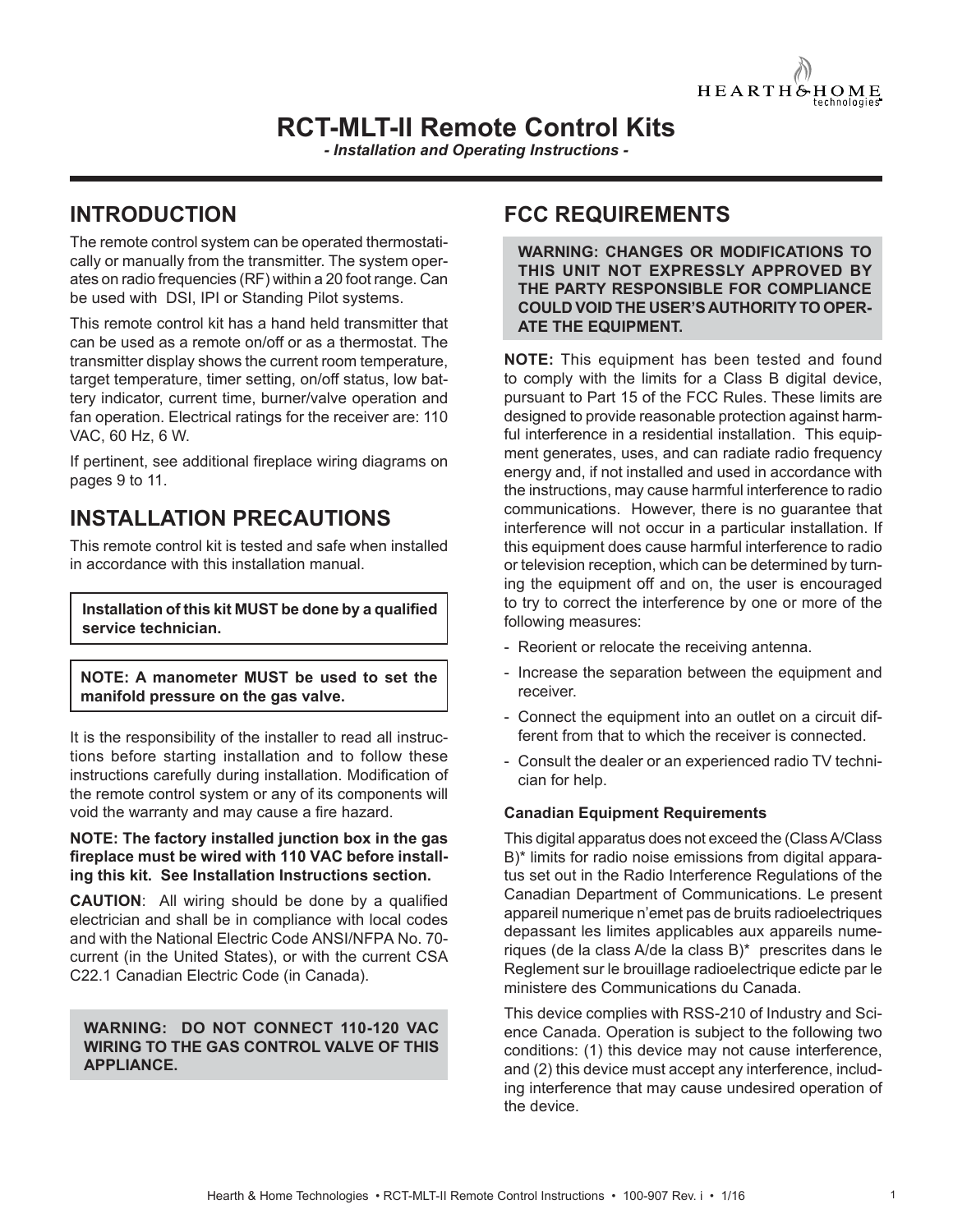# **INSTALLATION INSTRUCTIONS**

#### **Installing Electrical Service to the Junction Box**

### **WARNING: TURN ELECTRICAL POWER OFF AT THE CIRCUIT BREAKER BEFORE BEGINNING THIS INSTALLATION.**

**NOTE:** Some appliances do not have a cover plate. Instead, there is a hole through which the Romex clamp is attached to the outer wrap.

1. Remove the electrical cover plate from the lower side of the fireplace. Remove the knock-out from the plate and attach the Romex clamp (screws to the outside) (see Figure 1).



- 2. Feed the electrical service wires through the Romex clamp and secure the wires to the clamp.
- 3. Using the wire nuts provided, connect the service wires to the junction box. The black wires to the black service wire, the white wires to the white service wire, and the service ground wire to the ground stud of the junction box.
- 4. Re-attach the cover plate to the outside of the fireplace.

**WARNING: LEAVE ELECTRICAL POWER OFF AT THIS TIME. DO NOT RESTORE POWER UN-TIL THE REMOTE CONTROL SYSTEM IS COM-PLETELY INSTALLED.** 

# **REMOTE RECEIVER**

**Important: The remote receiver should be positioned close to front in right or left corner where ambient temperatures do not exceed 170º F.**

The remote receiver is powered by 110-120VAC. It plugs into a standard polarized duplex receptacle.

**NOTE: If junction box contains 2-prong receptacles, a standard 3 to 2 prong adapter will be required to be obtained from an independent source.**

### **Locating Receiver and Operating Functions**

This remote receiver can be positioned under the firebox in the control compartment of the fireplace if ambient temperatures do not exceed 170º F. This system is designed to control the following components:

- Gas Valve Millivolt or Electronic Ignition .............................................. Red
- Fan/Blower 110 VAC .........................Plug from Fan
- Flame Controller HI/LO solenoid ..................Orange

# **RECEIVER WIRING INSTRUCTIONS**

Incorrect wiring connections WILL cause damage to the gas valve or electronic module operating the gas appliance and may also damage the remote receiver.

### **Wiring Flame Function (Standing Pilot, DSI, IPI)**

Connect the remote receiver by connecting the two red wires leading from the remote receiver to the red and brown remote wires labeled "FOR USE WITH REMOTE OR WALL SWITCH ONLY". See Figure 2.



# **Alternative Wiring for units with a wall switch**

Disconnect the wall switch wire from the TH terminal on the valve and connect this wire to male connector supplied on the receiver. Connect remaining female connector from receiver to the TH terminal on the valve.

## **Adding Optional Fan/Blower**

Plug 2-prong fan cord directly into the 3 prong polarized plug on the back of the receiver (see Figure 3). This receptacle output is 110/120 VAC, 3 AMP.

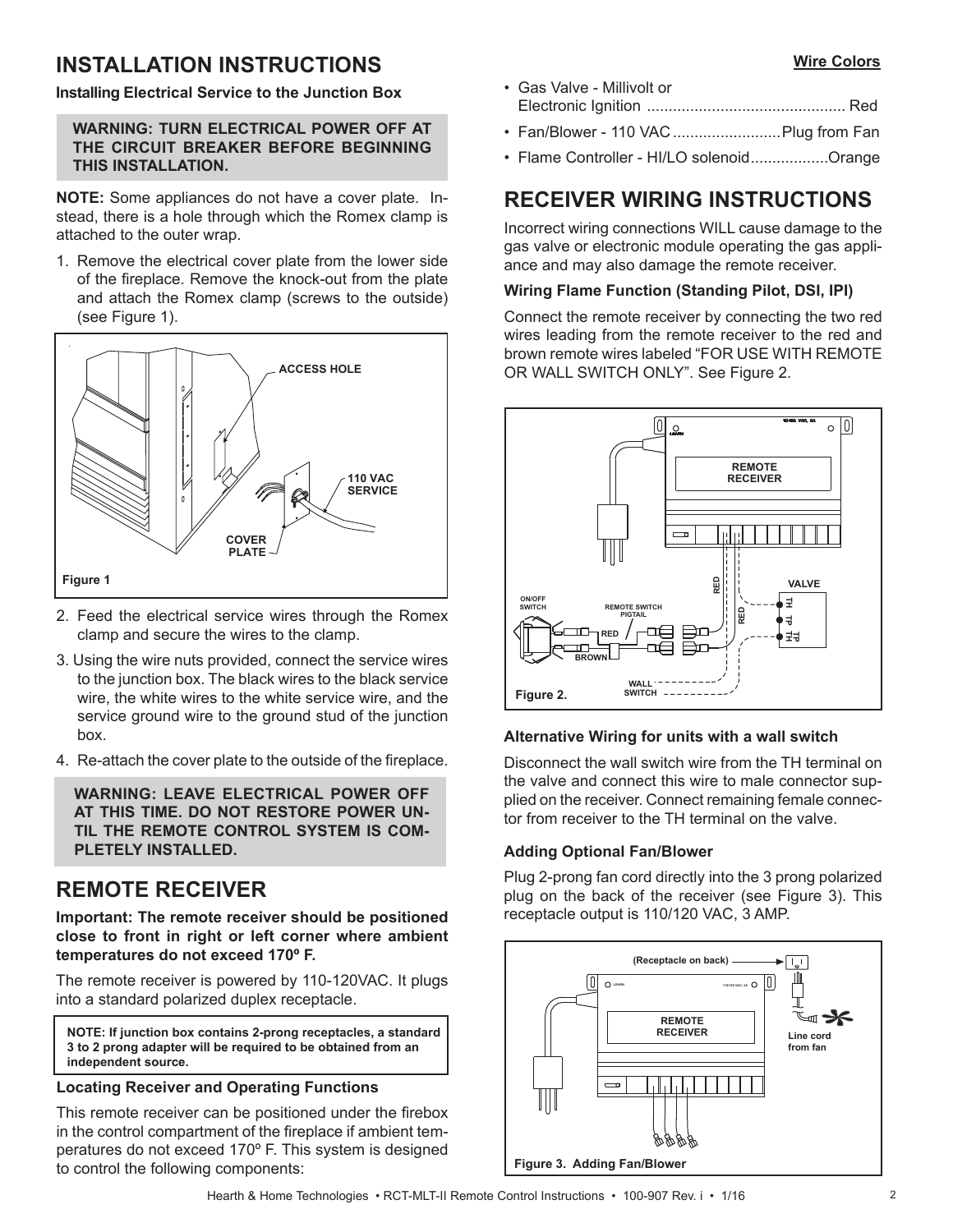

**NOTE: All steps required for installation of the**  flame controller MUST be done by a qualified gas **service technician.**

## **Installing Flame Control Solenoid**

- 1. Remove the screw and knob from the variable regulator and discard.
- 2. Unscrew the nut from the regulator and discard.
- 3. Remove the bag containing a washer and blue and red plungers from the side of the flame control solenoid.
- 4. Place washer on flame control solenoid (see Figure 4).
- 5. Insert the correct plunger (blue natural gas, red propane) into the flame control solenoid (see Figure 4).
- 6. Thread the flame control solenoid with correct plunger into the thread hole in the variable regulator. Turn one to two turns only. Do not tighten or damage may occur.

# **Wiring the Flame Controller**

- 1. Connect the two leads from the flame control solenoid to the orange leads from the receiver.
- 2. Install a manometer into the pressure tap.

**NOTE: A manometer MUST be used to set the manifold pressure on the gas valve.**

- 3. Plug the remote receiver into the 110/120 VAC power supply.
- 4. Light the fireplace as directed in the Owner's Manual.
- 5. Set the manifold pressure on the gas valve by rotating the flame control solenoid. Adjust until the reading on the manometer is 3.5 inches w.c. for natural gas, or 10.0 inches w.c. for LP.
- 6. Tighten the jam nut (see Figure 4) to the face of the variable regulator body.
- 7. Turn the main gas knob on the gas valve OFF.
- 8. Remove the manometer from the pressure tap and screw the tap closed.

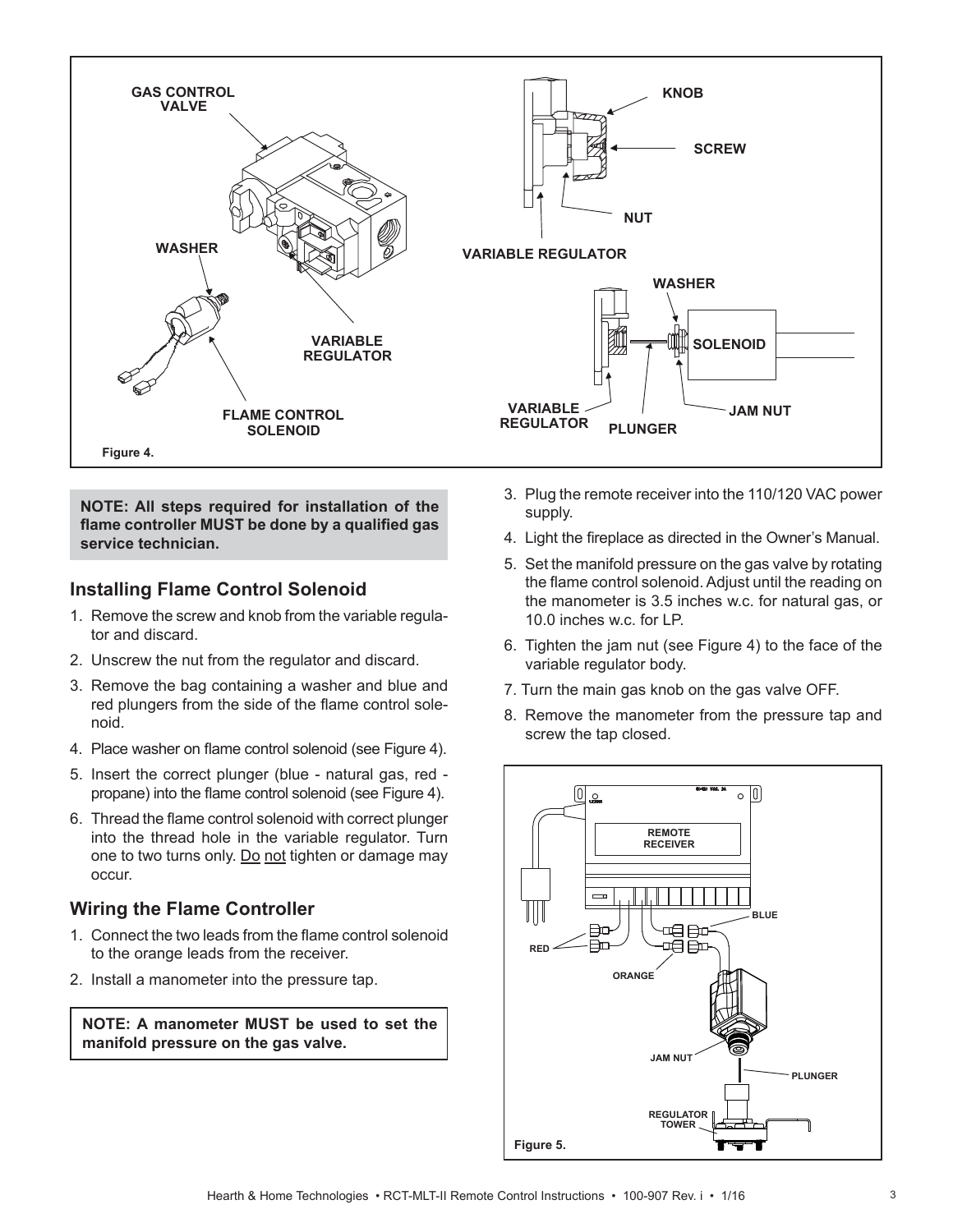The remote receiver has a 3-position slide switch: OFF/ REMOTE/ON (see Figure 6).



**NOTE: The remote receiver will only respond to the transmitter when the 3-position slide button on the remote receiver is in the Remote position. If the system does not respond to the transmitter on initial use, see section Matching Security Codes.**

- 1. With the slide switch in the ON position, the system is on.
- 2. With the slide switch in the REMOTE position, the system only operates if the remote receiver receives commands from the transmitter.
- 3. With the slide switch in the OFF position, the system is off.

**NOTE:** The slide switch should be placed in the OFF position if you will be away from your home for an extended period of time. Placing the switch in the OFF position also functions as a safety "lock out" by turning the system off and rendering the remote receiver inoperative.

# **TRANSMITTER**

**Important: Before operating remote control, transmitter and receiver must have matching security codes. See section 'Matching Security Codes'.**

**Important:** Review 'Thermo-Updating/Communication-Safety Features' under 'Transmitter Safety Features' section. Communication Safety features shut down the fireplace system when a potentially unsafe condition exists.

**Important:** Review 'Auto Shutdown' section. This safety feature shuts down the fireplace after 9 hours of continuous operation, in ON mode only.

**Important:** New or fully charged batteries are essential for proper operation of the multi-function transmitter. The transmitter operates on 2 AAA-size 1.5V batteries. Use Alkaline batteries for longer battery life and maximum operational performance.

Insert 2 AAA-size 1.5V batteries into the battery compartment on the back of the transmitter. When the batteries are correctly inserted, the screen will display numbers (see Figure 7 for LCD Display Screen).

**NOTE:** If the transmitter is activated from a very cold condition it may be necessary to allow the transmitter to stabilize to room temperature (could take up to 15 minutes) before accurate room temperatures are displayed on the screen.

**NOTE:** LCD screen is equipped with a "backlite" for easier viewing of LCD screen. Backlite illuminates when a function button is depressed. After 5 seconds elapses, LCD screen will return to its normal state.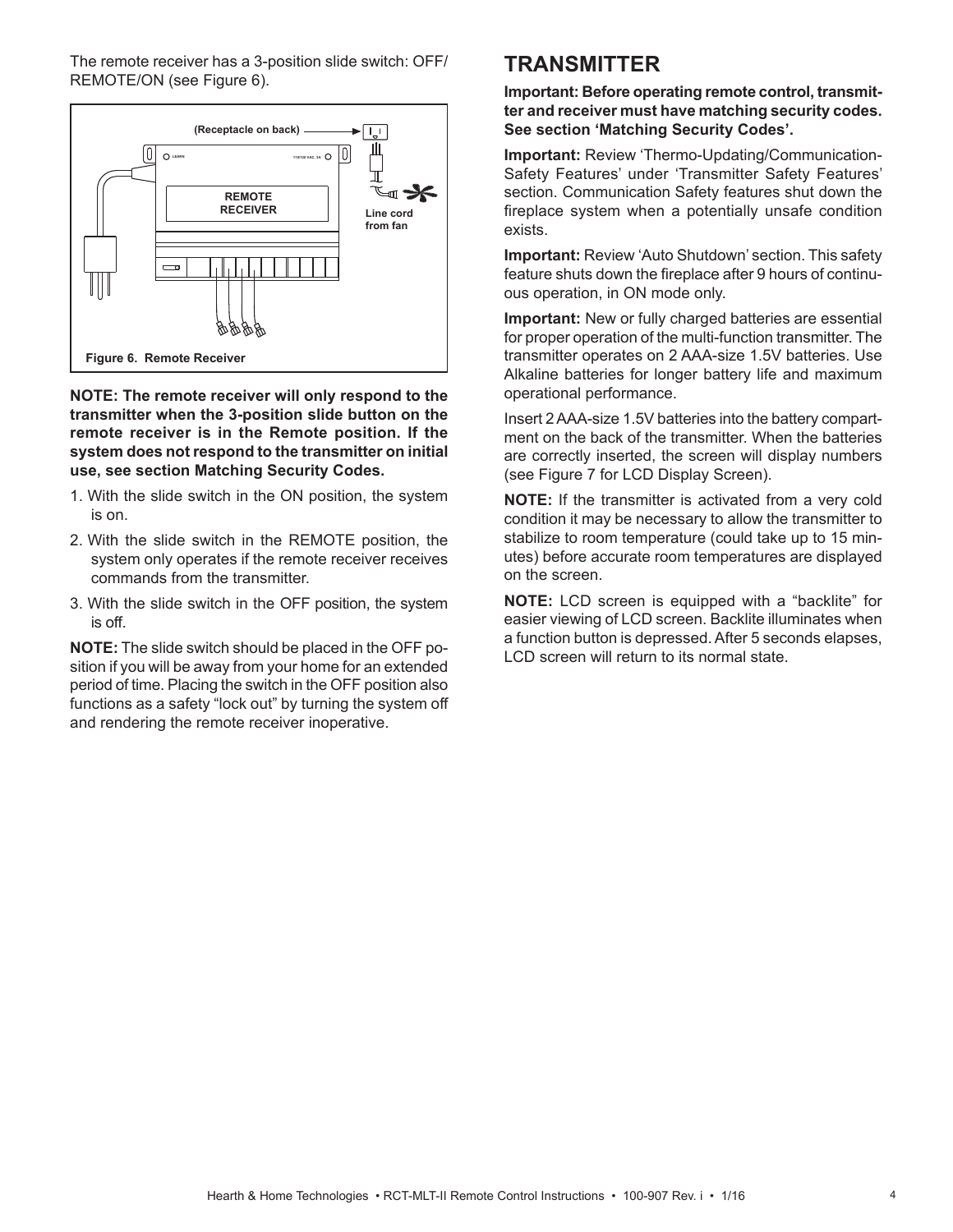- 1. **LOW** Battery power low. Replace batteries within two weeks.
- 2. **TIMER** Indicates time remaining before system shuts off, when timer-programmed, 9 - hour maximum setting.
- 3. **MODE** Indicates operation MODE of system. ON indicates the system is on, either manually or thermostatically. THERMO indicates the system will automatically cycle ON/OFF, depending on programmed SET temperature. OFF indicates the entire system is turned off.
- 4. **SET** Indicates desired SET room temperature for THERMO operation.
- 5. **FLAME** Single or double Flame/Hi icon indicates burner/valve operational.
- 6. **CLOCK** Indicates the current time in AM/PM.
- 7. **ROOM**  Indicates CURRENT room temperature.
- 8. **ºF** Indicates degrees Fahrenheit (ºC indicates degrees Celsius).
- 9. **FAN**  Indicates fan is on or programmed to come on. Three speed settings are available.

**Figure 7. Transmitter LCD Display Screen** 

# **MATCHING SECURITY CODES**

It may be necessary to program the remote receiver to the security code of the transmitter upon initial use, if batteries are replaced, or if a replacement transmitter is purchased from your dealer. To program the remote receiver:

- 1. Set the slide button on the receiver to the REMOTE position.
- 2. Push the LEARN button (one beep will be heard) on the top of the remote receiver.
- 3. Then press the MODE button on the transmitter. Several beeps indicate the transmitter's code has been programmed into the receiver. When an existing receiver is matched to a new transmitter, the new security code will overwrite the old one. **NOTE:** When the LEARN button is depressed, "beeping" sounds should be heard. If no "beeping" is heard check to see that the receiver has 110-120VAC power to it.

If you are unsuccessful in matching the security code on the first attempt, wait 1-2 minutes before trying again.

# **OPERATING INSTRUCTIONS**

To operate the system, press the MODE button (Figure 7) on the transmitter to select the operational MODE desired.

- ON indicates the system is on, either manually, timed or thermostatically.
- THERMO indicates the system will automatically cycle ON/OFF, depending on programmed set temperature.



**FLAME**

φ

*TIMER* AM ROOM SET *F F*

厚

6

7

3<sup>O</sup>THERMO<sub>OFF</sub>

**LCD DISPLAY SCREEN**

5

Flip open the plastic cover on the front of the transmitter to expose the "SET" buttons.

**MODE**

**FAN FLAME**

**DOWN**

**UP**

**SET**

**TIMER TIME**

**NOTE:** Flashing numbers on the display indicate the system is waiting for input, such as using the UP and DOWN buttons to program a new setting. If no change is made to flashing digits within 15 seconds, the system will complete the procedure last programmed and reset the display to its normal state.

#### **Setting the Clock**

- 1. Press and hold the TIMER/TIME button on the transmitter for more than two seconds. The hour digit(s) will begin flashing (see Figure 7, Location #6).
- 2. Press the UP or DOWN button until the desired hour is displayed in AM or PM.
- 3. After setting the desired hour, press and release the TIMER/TIME button again to set the minutes; the minute digits will begin flashing.
- 4. Press the UP or DOWN button until the desired minutes are displayed.
- 5. Press and hold the TIMER/TIME button again for more than two seconds. The time digits will cease flashing, indicating the clock has been successfully set. You may also press the SET button on the transmitter to stop the time digits from flashing and set the time.

• OFF indicates the entire system is turned off.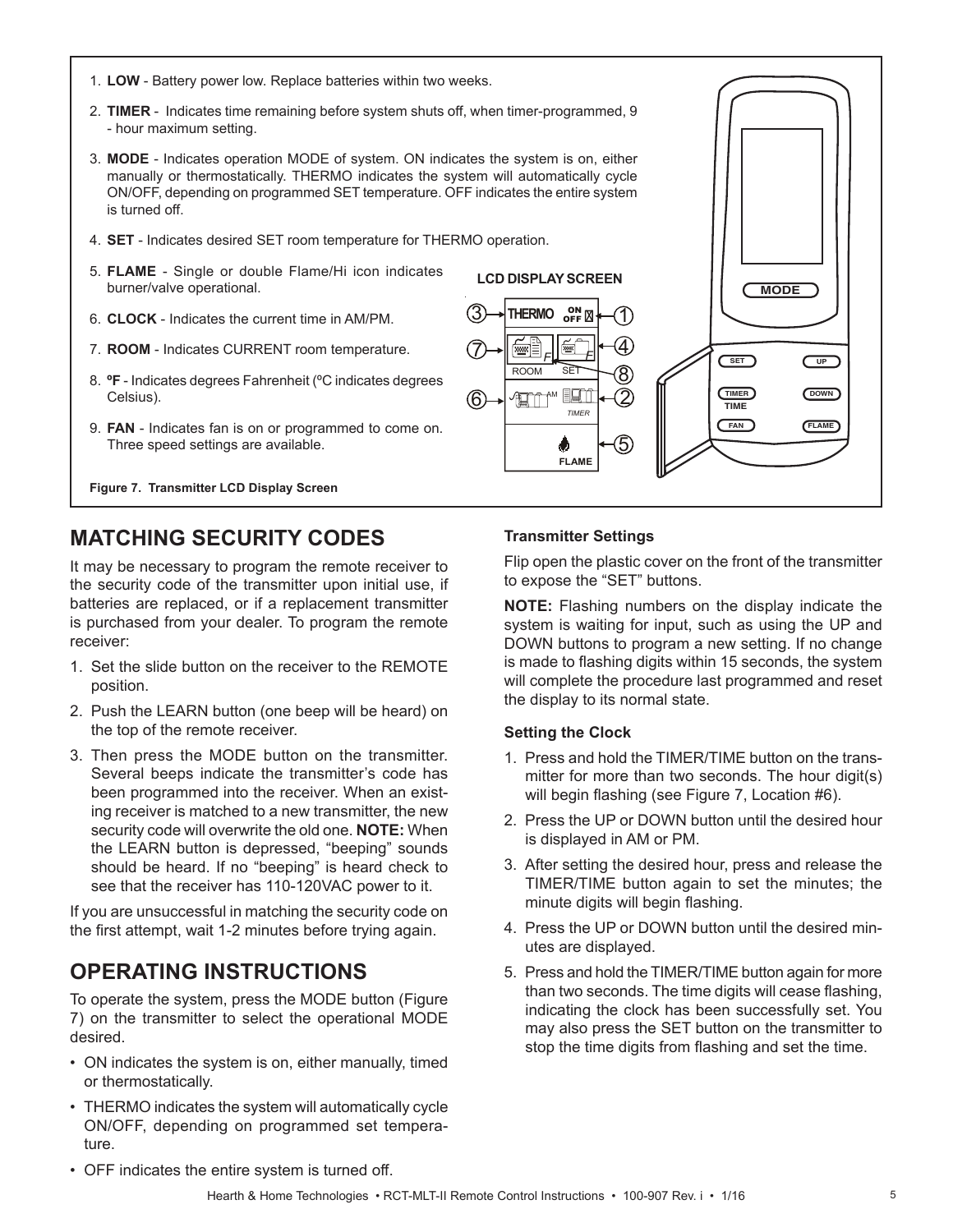

### **Setting ºF/ºC Scale**

The factory setting for temperature is degrees Fahrenheit (ºF). To change this setting to degrees Centigrade (ºC):

- 1. Remove the battery cover on the back of the transmitter and locate the "setting button" at the top center of battery compartment (see Figure 8).
- 2. Push setting button and °F will begin flashing on the LCD screen (see Figure 7, Location #4).
- 3. Push the DOWN button on the transmitter to change ºF to ºC.
- 4. Push "setting button" on transmitter and Centigrade (ºC) degree readings will display on LCD screen.
- 5. Repeat this process to change back to Fahrenheit (ºF) reading, this time pushing the UP button. **NOTE:** LCD screen will return to normal state if setting button is not pushed within 15 seconds.

### **Setting Desired Room Temperature -**

#### **Thermo Operations**

This remote control system can be thermostatically controlled when the transmitter is in the THERMO mode. (THERMO must be displayed on the screen). The transmitter will "sense" the room temperature every two minutes automatically turning the fireplace ON or OFF thermostatically. To set the desired room temperature:

- 1. Press the MODE button to place the transmitter into THERMO mode. THERMO ON or OFF will display.
- 2. Press the UP or DOWN button to select the desired room temperature. The highest SET temperature is 99º F (32º C). The lowest SET temperature is 45º F (6º C).

**NOTE:** To prevent repeated thermo-cycling of the gas appliance, the sensing unit in the transmitter will only activate the remote receiver when the temperature change exceeds 2º F (1º C) above or below the SET (desired) temperature.

When the transmitter is in the THERMO mode, it should be kept away from direct sources of heat such as fireplaces, incandescent lighting and direct sunlight. Leaving the transmitter in direct sunlight, for example, will cause it to read the room temperature higher than it actually is.

#### **Setting the Countdown Timer**

This remote control system can operate with a built-in countdown timer when the transmitter is in the ON or THERMO modes (THERMO or ON must be displayed on the LCD screen).

- 1. Press and release the TIMER/TIME button on the transmitter. The word TIMER and 0:15 flash on the screen (see Figure 7, Location #2).
- 2. Press the UP and DOWN button to begin advancing through each of the countdown time options. Available countdown times are 15 min, 30 min, 45 min, 1 hour, 1 hr 30 min, and each additional half hour up to nine hours.
- 3. To set the TIMER, press the SET button on the transmitter. If the system is ON, it will remain on until the "time" has expired. If the system is in the THERMO mode, it will cycle on and off as the room temperature requires until the "time" has expired.

**NOTE:** When the timer is used in the THERMO mode, the THERMO operation will discontinue when the "time" has expired.

#### **Operating the Fan -**

#### **Operates in ON or THERMO mode**

This remote control system has the capability of operating a 110 VAC fan or blower system that may be included with your gas fireplace. The fan will only operate when the transmitter is in the ON or THERMO mode. (THERMO or ON must be displayed on LCD screen).

- 1. To turn fan ON, press and release the FAN button on the transmitter (see Figure 7, Location #9). The fan will operate at HI speed, and fan blade icon will appear on LCD screen.
- 2. To change fan speed to MED, press and release FAN button again. To change fan speed to LO, press and release FAN button again.
- 3. To turn fan OFF, press and release FAN button again. Fan blade icon will disappear from LCD screen.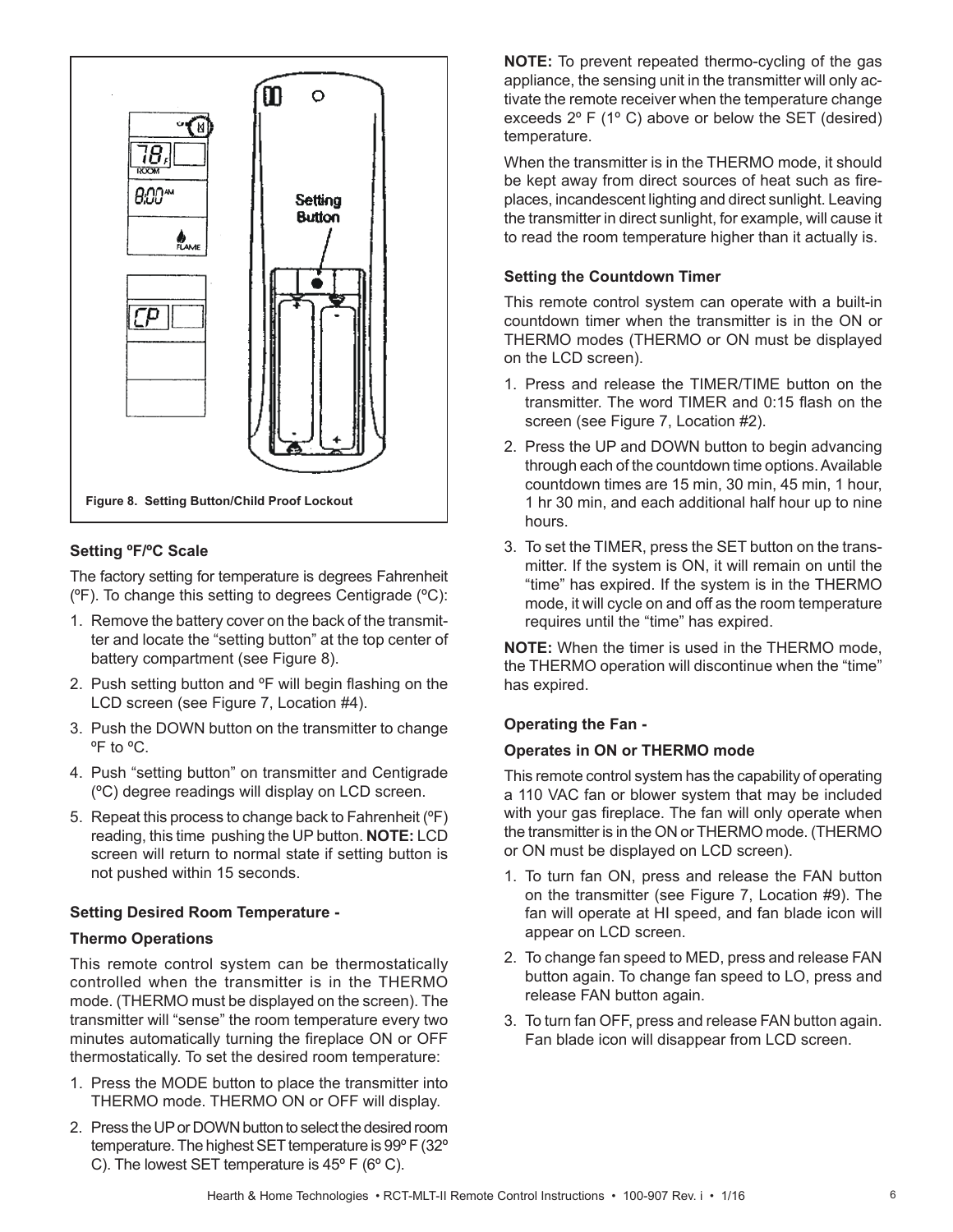## **Adjusting the Flame Height -**

### **Operates in ON or THERMO mode**

This remote control system allows the user to control the height of the FLAME when the gas valve is factory equipped with a FLAME CONTROLLER.

- 1. Press and release FLAME button to change flame height to HI (see Figure 7, Location #5), (a second flame icon appears).
- 2. Press again to return flame to normal state.

### **Low/Battery Indicator**

An "X" outlined by a battery on the right side of the LCD screen will appear when battery power has dropped significantly. At this time, approximately two weeks of battery power remains.

### **Child Proof Lockout (CP)**

The transmitter contains a "Child Proof" lockout feature that prevents unauthorized use of the remote control. To access the "Child Proof" activation button, remove cover on BACK of transmitter. To activate LOCKOUT:

1. Press and hold in the "setting button" for 5 seconds. The letters CP will display on the LCD screen (see Figure 8). This prevents the activation of fireplace. When any function button is pressed ON/OFF etc. the letter CP will display on the LCD screen.

To deactivate LOCKOUT:

1. Press and hold in the "setting button" for 5 seconds. The LCD will display CP until 5 seconds have elapsed, and then the LCD screen will return to its normal state.

# **TRANSMITTER SAFETY FEATURES**

It is recommended that the TRANSMITTERS always be located within a 20 foot operating range of the fireplace, preferably in the same room in which the fireplace system is located. The TRANSMITTER features several safety features that alert the user when the TRANSMITTER is placed outside the 20 foot normal operating range.

### **Thermo-Updating and Communication-Safety Features**

This remote control has a COMMUNICATION-SAFETY function built into its software. It provides an extra margin of safety when the TRANSMITTER is out of the normal 20 foot operating range of the receiver. It is also activated when the batteries become weak or are removed from the transmitter.

In the THERMO-UPDATING feature (only in the THER-MO or TIMER modes) the transmitter normally reads the ROOM temperature every 2 minutes. In addition to checking the temperature, the transmitter sends a signal to the receiver indicating that the transmitter and its batteries are still active.

In the COMMUNICATION-SAFETY feature, at all times and in all OPERATING MODES the transmitter sends a signal every fifteen (15) minutes to the receiver, indicating that the transmitter is within the normal operating range of 20 feet.

Should the receiver NOT receive a transmitter signal every 15 minutes (COMMUNICATION-SAFETY feature), the RECEIVER will begin a 2 HOUR (120 minute) countdown timing function. If during this 2 hour period, the receiver does not receive a signal from the transmitter, the RECEIVER will shut down the fireplace being controlled by the receiver. The RECEIVER will then emit a series of rapid "beeps". Then, after 10 rapid "beeps", the RECEIVER will continue to emit a single "beep" every 4 seconds until a transmitter signal is again received. The intermittent 4 second beeping will go on indefinitely until reset.

To "reset" the RECEIVER and operate the fireplace system:

1. Press the MODE button on the transmitter. The word ON must display on the LCD screen. The COMMU-NICATION -SAFETY operation is overridden and the system will return to normal operation depending on the MODE selected at the transmitter.

We recommend the user check the batteries in the TRANSMITTER to make sure the voltage is no less than 2.7 volts.

### **Auto Shutdown**

This remote control has an Auto Shutdown feature incorporated into its system. When the transmitter MODE is in the ON position the fireplace will continuously operate for 9 hours. After 9 hours, the fireplace will shut down. To relight the fireplace:

1. Press the MODE button. The fireplace will operate continuously for up to 9 hours before Auto Shutdown repeats cycle. The Auto Shutdown signal comes from the transmitter. The transmitter must be positioned within a 20 foot operating range for the Auto Shutdown feature to operate.

# **SYSTEM CHECK**

### **Millivolt Valves**

Light the appliance following the lighting instructions that came with the fireplace. Confirm that the pilot flame is on. It must be in operation for the main gas valve to operate.

- 1. Slide the 3-position button on the remote receiver to the ON position. The main gas flame (i.e., the fire) should ignite.
- 2. Slide the button to OFF. The flame should extinguish (the pilot flame will remain on).
- 3. Slide the button to REMOTE (the center position), then press the MODE button on the transmitter to change the system to ON. The main gas flame should ignite.
- 4. Press the MODE button on the transmitter to change the system to OFF. The flame should extinguish (the pilot flame will remain on).
- 5. Press the MODE button on the transmitter to change the system to THERMO.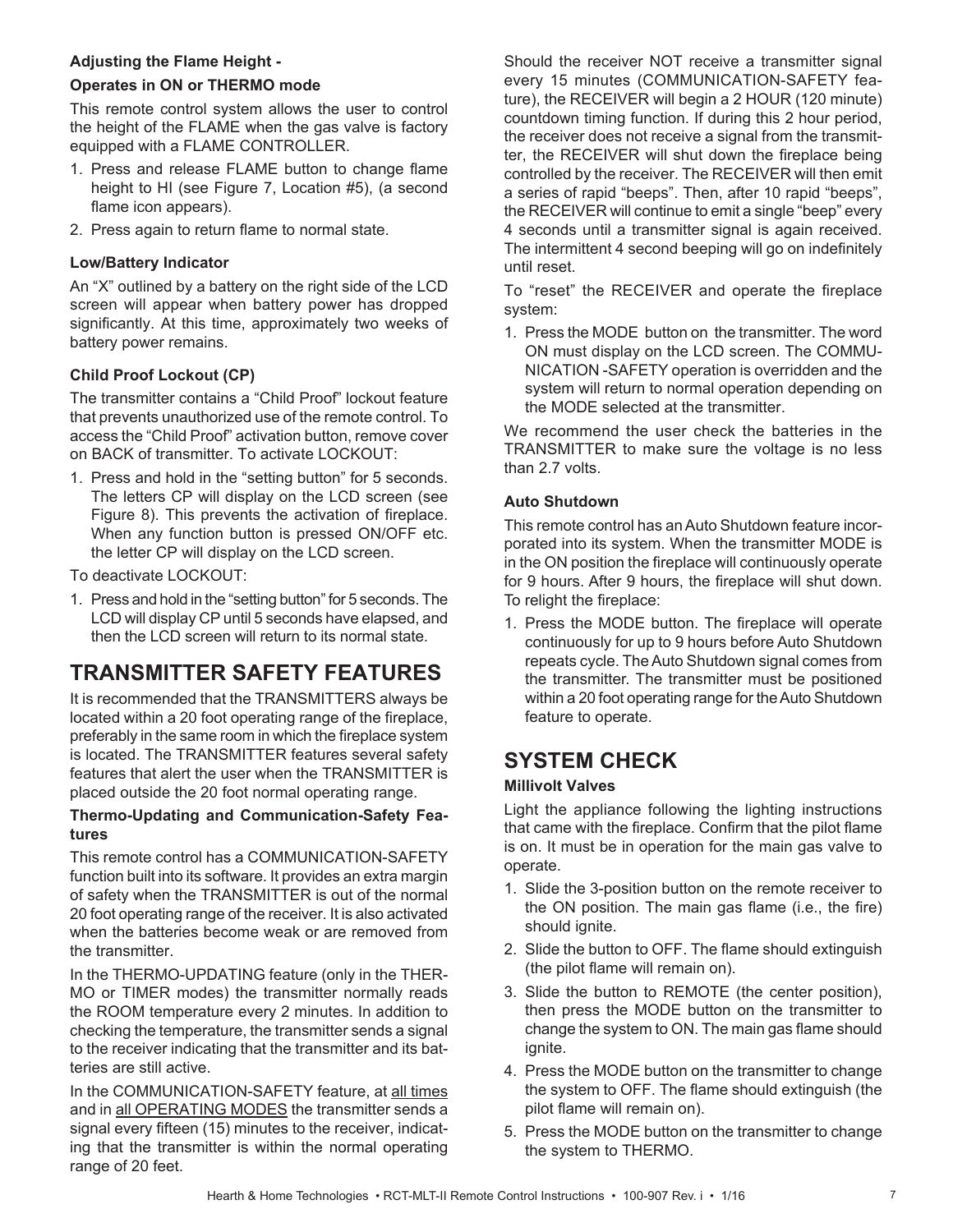- 6. Advance the SET temperature on the transmitter to a temperature of at least 2º F (1º C) above the ROOM temperature displayed on the LCD screen and the system flame will ignite.
- 7. Set the SET temperature to at least  $2^{\circ}$  F (1 $^{\circ}$  C) below the room temperature and the system flame will extinguish. Thereafter, it should continue to cycle on and off thermostatically approximately every two minutes as the ROOM temperature changes, but only when the temperature differential between ROOM and SET temperatures differs at least 2º F (1º C). The 2º F differential is the factory setting.

### **Electronic Ignition System**

- 1. Slide the 3-position button on the remote receiver to the ON position. The spark electrode should begin sparking to ignite the pilot (the pilot may ignite after only one spark). After the pilot flame is lit, the main gas valve should open and the main gas flame should ianite.
- 2. Slide the button to OFF. The main gas flame and pilot flame should BOTH extinguish.
- 3. Slide the button to REMOTE (the center position).
- 4. Then press the MODE button on the transmitter to change the system to ON. The spark electrode should begin sparking to ignite the pilot. After the pilot is lit, the main gas valve should open and the main gas flame should ignite.
- 5. Press the MODE button on the transmitter to OFF. The main gas flame and pilot flame should BOTH extinguish.
- 6. Press the MODE button on the transmitter to change the system to THERMO.
- 7. Advance the SET temperature on the transmitter to temperature of at least 2º F (1º C) above the room temperature displayed on the LCD screen and the system flame will ignite.
- 8. Set the SET temperature to at least 2º F (1º C) below the room temperature and the system will extinguish. Thereafter, it should continue to cycle on and off thermostatically approximately every two minutes as the ROOM temperature changes, but only when the temperature differential between ROOM and SET temperatures differ at least 2º F (1º C). The 2º F differential is the factory setting.

## **Timer Operation**

The countdown timer will operate in either the manual ON or THERMO mode. Once the fireplace system is in an operating mode, set the countdown timer to turn off in 15 minutes. The timer function will allow operation to continue until the "countdown time" on the LCD screen expires. After 15 min. elapses, the system should turn off.

# **GENERAL INFORMATION**

## **Transmitter Wall Bracket**

The transmitter can be hung on a wall using the bracket provided. Locate the bracket on an inside wall sufficiently far away from direct sources of heat such as a fireplace, incandescent lighting, or sunlight so it detects ambient room temperatures, not a single heat source. If the bracket is installed on a solid wood wall, drill 1/8" pilot holes and install with the screws provided. If it is installed on a plaster/wallboard wall, first drill two 1/4" holes into the wall, then use a hammer to tap in the two plastic wall anchors flush with the wall, then install the screws provided.

### **Battery Life**

Life expectancy of the batteries in the transmitter should be at least 12 months. Check batteries annually. When the transmitter no longer operates the remote receiver from a distance it did previously (i.e., the transmitter's range has decreased) the batteries should be checked.

## **Specifi cations**

Batteries: Transmitter - 3V 2 ea.; AAA 1.5V, Alkaline Remote - 110-120 VAC; 60Hz Operating Frequency: 303.8 MHZ FCC ID No.'s: Transmitter - K9L300ITX Receiver - K9L3003RX Canadian ISC ID No.'s: Transmitter - 2439 102 760 Receiver - 2439 102 760A

# **Service Parts List**

| <b>DESCRIPTION</b>             | <b>SERVICE PART NO.</b> |
|--------------------------------|-------------------------|
| SOLENOID-110 VOLT HI/LO        | HTI-17-006              |
| <b>TRANSMITTER WALL HOLDER</b> | HTI-16-006              |
| BATTERIES-TRANSMITTER          | HTI-14-006              |
| <b>RECEIVER</b>                | HTI-13-006              |
| TRANSMITTER (RCT-MLT-HNG)      | HTI-12-006-HNG          |
| TRANSMITTER (RCT-MLT-HTL)      | HTI-12-006-HTL          |
| <b>HARDWARE PACKAGE</b>        | HTI-11-006              |

# **Limited Warranty**

This REMOTE CONTROL SYSTEM is warranted for 12 months from the date of purchase or installation to the original purchaser to be free from defects in materials and workmanship. Damage to the SYSTEM caused by accident, misuse, abuse, or installation error whether performed by a contractor, service company, or owner, is not covered by this warranty. Seller will not be responsible for labor charges and/or damage incurred in installation,

repair, replacement or for incidental or consequential damages. Batteries and any damage caused by them are not covered by this warranty. Some states, provinces, and nations do not allow exclusion or limitations of incidental or consequential damages, so the above limitations or exclusions may not apply. This warranty gives you specific legal rights. You may have

other rights that vary by state, province or nation.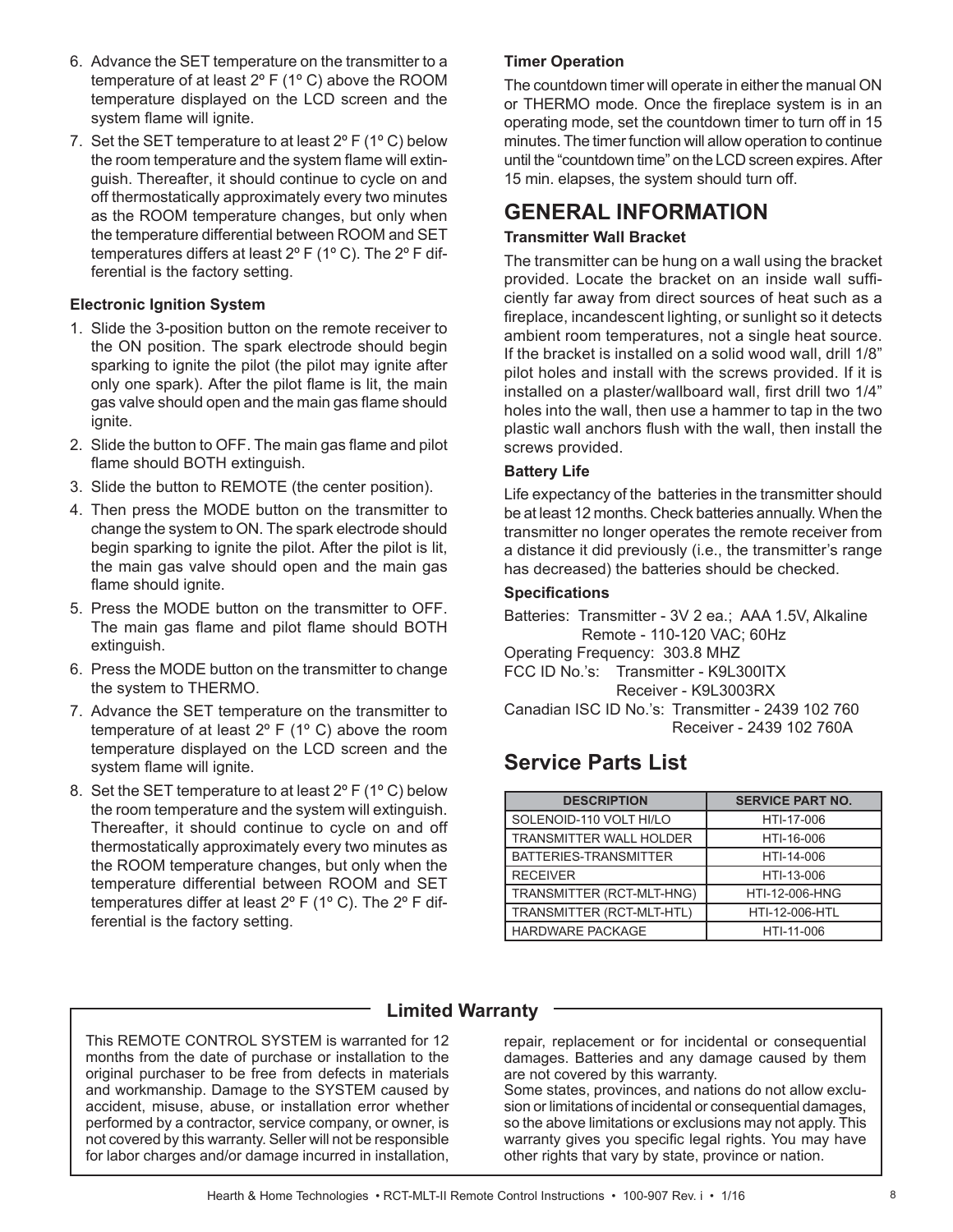

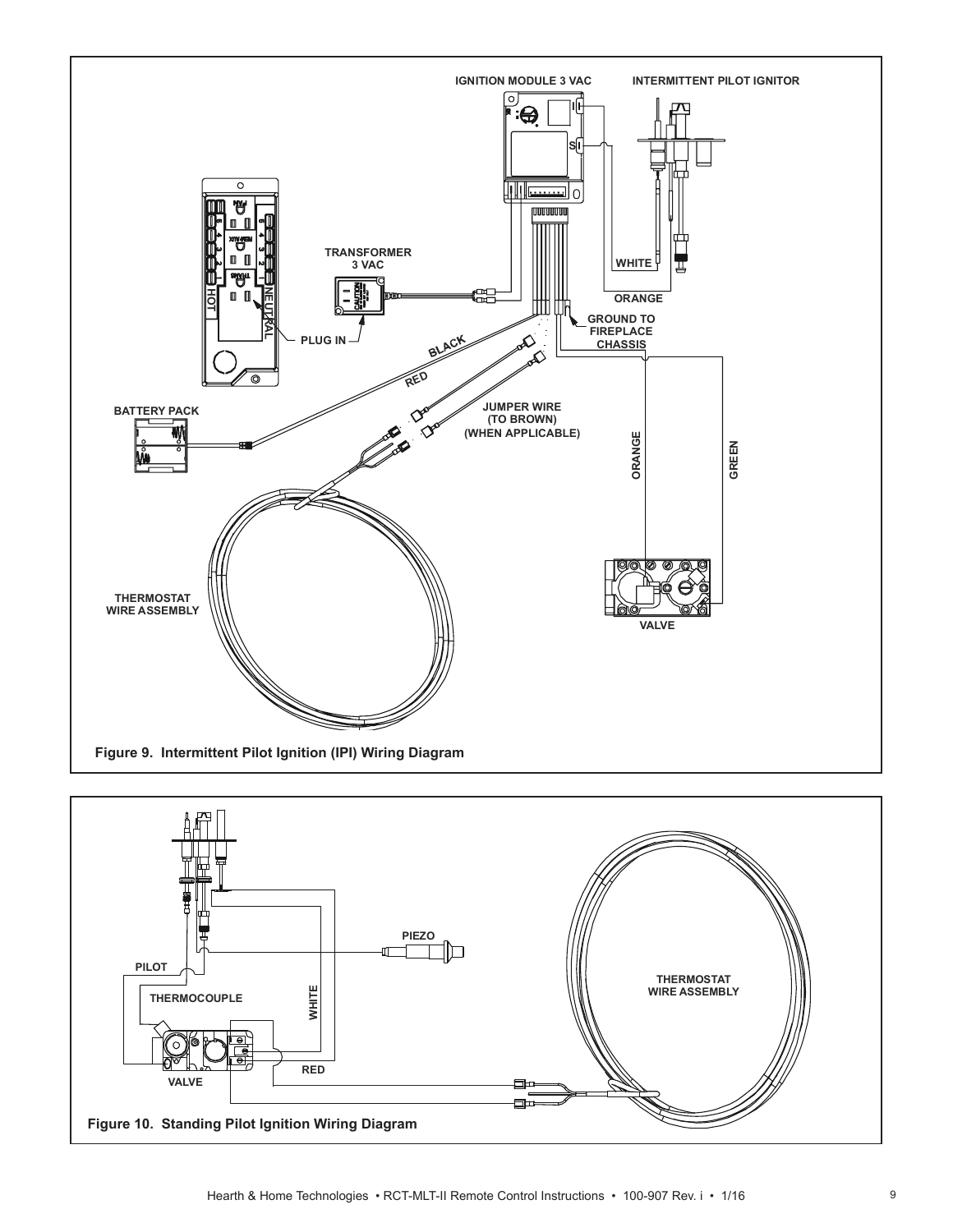

**Figure 11. Remote Control Intermittent Pilot Ignition (IPI) Wiring Diagram**